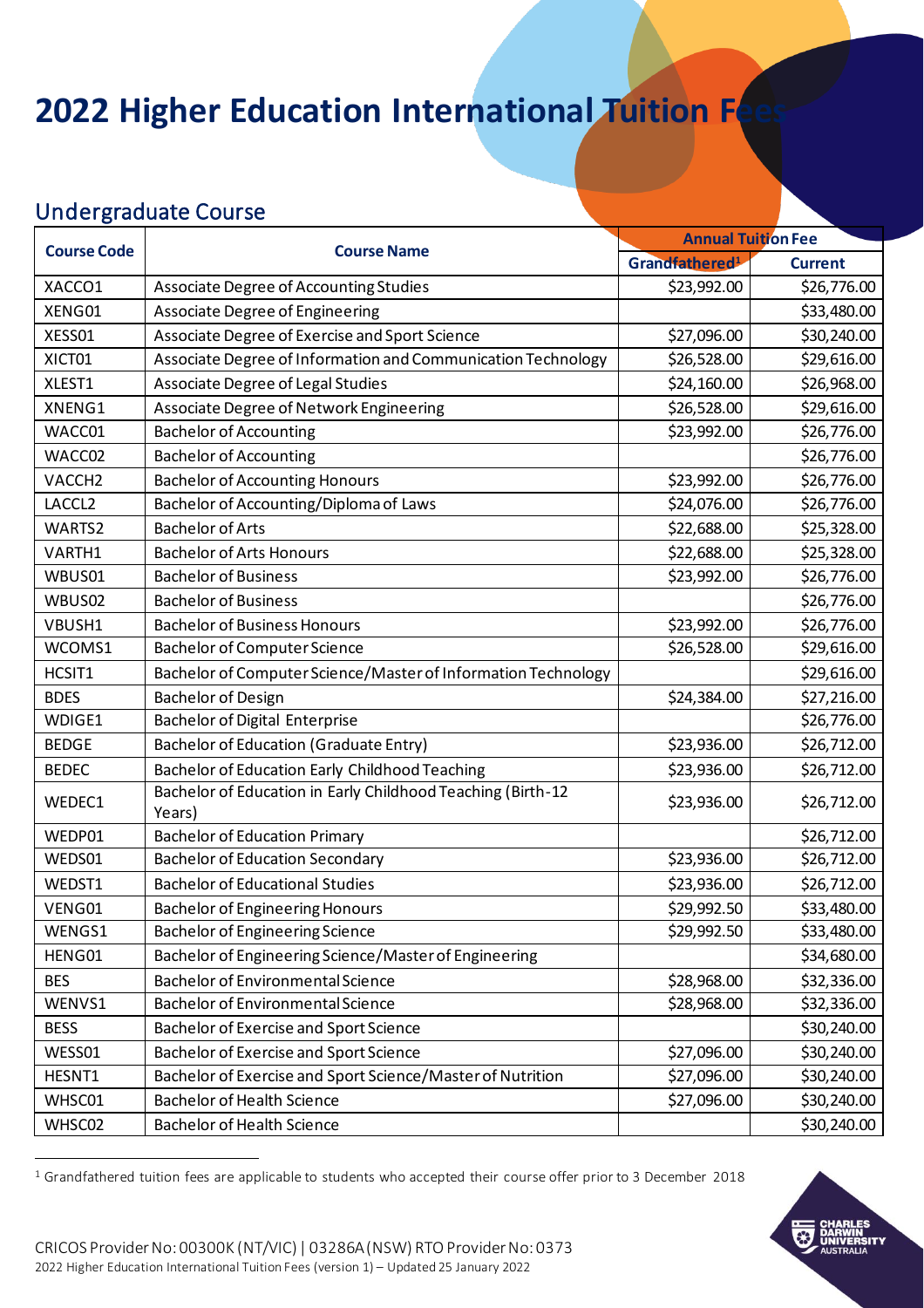| <b>Course Code</b> | <b>Course Name</b>                                                  | <b>Annual Tuition Fee</b><br>Grandfathered <sup>1</sup><br><b>Current</b> |             |
|--------------------|---------------------------------------------------------------------|---------------------------------------------------------------------------|-------------|
|                    |                                                                     |                                                                           |             |
| HHSNT1             | Bachelor of Health Science/Master of Nutrition                      | \$27,096.00                                                               | \$30,240.00 |
| HHSOT1             | Bachelor of Health Science/Master of Occupational Therapy           |                                                                           | \$30,240.00 |
| HHSOT2             | Bachelor of Health Science/Master of Occupational Therapy           | \$27,096.00                                                               | \$30,240.00 |
| HHSLT1             | Bachelor of Health Science/Master of Speech and Language<br>Therapy |                                                                           | \$30,240.00 |
| WHSM01             | Bachelor of Health Services Management                              |                                                                           | \$26,776.00 |
| WHAD01             | Bachelor of Humanitarian Aid and Development                        |                                                                           | \$25,328.00 |
| <b>BHCS</b>        | Bachelor of Humanitarian and Community Studies                      | \$22,688.00                                                               | \$25,328.00 |
| <b>BIT</b>         | <b>Bachelor of Information Technology</b>                           | \$26,528.00                                                               | \$29,616.00 |
| WINT01             | <b>Bachelor of Information Technology</b>                           | \$26,528.00                                                               | \$29,616.00 |
| WLAW02             | <b>Bachelor of Laws</b>                                             |                                                                           | \$26,968.00 |
| WLAWG1             | Bachelor of Laws (Graduate Entry)                                   |                                                                           | \$26,968.00 |
| VLAWH2             | <b>Bachelor of Laws Honours</b>                                     | \$24,160.00                                                               | \$26,968.00 |
| <b>BMLSC</b>       | <b>Bachelor of Medical Laboratory Science</b>                       |                                                                           | \$33,144.00 |
| WMLSC1             | <b>Bachelor of Medical Laboratory Science</b>                       |                                                                           | \$31,000.00 |
| WMIDW1             | <b>Bachelor of Midwifery</b>                                        |                                                                           | \$32,320.00 |
| <b>BNRSG</b>       | <b>Bachelor of Nursing</b>                                          | \$28,960.00                                                               | \$32,320.00 |
| WNUR01             | <b>Bachelor of Nursing</b>                                          |                                                                           | \$32,320.00 |
| WPAR01             | <b>Bachelor of Paramedicine</b>                                     |                                                                           | \$30,240.00 |
| <b>BPHAR</b>       | <b>Bachelor of Pharmacy</b>                                         | \$31,608.00                                                               | \$35,280.00 |
| <b>BPHARH</b>      | <b>Bachelor of Pharmacy Honours</b>                                 | \$31,608.00                                                               | \$35,280.00 |
| WPSYS1             | Bachelor of Psychological Science                                   |                                                                           | \$28,224.00 |
| WPSYS2             | <b>Bachelor of Psychological Science</b>                            | \$25,288.00                                                               | \$28,224.00 |
| WPSYG1             | Bachelor of Psychological Science (Graduate Entry)                  |                                                                           | \$28,224.00 |
| WPSYG2             | Bachelor of Psychological Science (Graduate Entry)                  | \$25,288.00                                                               | \$28,224.00 |
| VPSSH <sub>2</sub> | Bachelor of Psychological Science Honours                           | \$25,288.00                                                               | \$28,224.00 |
| WPUBH1             | <b>Bachelor of Public Health</b>                                    |                                                                           | \$30,240.00 |
| WSCI01             | <b>Bachelor of Science</b>                                          | \$27,768.00                                                               | \$32,336.00 |
| WSCI02             | <b>Bachelor of Science</b>                                          | \$28,968.00                                                               | \$32,336.00 |
| VSCIH1             | <b>Bachelor of Science Honours</b>                                  | \$28,968.00                                                               | \$32,336.00 |
| <b>BSW</b>         | <b>Bachelor of Social Work</b>                                      | \$23,144.00                                                               | \$25,832.00 |
| WSCWK1             | <b>Bachelor of Social Work</b>                                      | \$23,144.00                                                               | \$25,832.00 |
| VSENH1             | <b>Bachelor of Software Engineering Honours</b>                     |                                                                           | \$29,616.00 |
| YAOD02             | Diploma of Alcohol and Other Drugs Practice                         | \$27,096.00                                                               | \$30,240.00 |
| YARTS1             | Diploma of Arts                                                     | \$22,688.00                                                               | \$25,328.00 |
| YIBST1             | Diploma of Business Studies                                         |                                                                           | \$25,500.00 |
| YCOUN2             | Diploma of Counselling                                              | \$22,688.00                                                               | \$25,328.00 |
| YDIGE1             | Diploma of Digital Enterprise                                       | \$23,992.00                                                               | \$26,776.00 |
| YENG01             | Diploma of Engineering                                              | \$29,992.50                                                               | \$33,480.00 |
| YESS01             | Diploma of Exercise and Sport Science                               | \$27,096.00                                                               | \$30,240.00 |
| LNRHL1             | Diploma of Health Care/Bachelor of Nursing                          | \$28,028.00                                                               | \$32,320.00 |
| YHLTI1             | Diploma of Health Pathway                                           |                                                                           | \$30,240.00 |
| YHSC01             | Diploma of Health Science                                           | \$27,096.00                                                               | \$30,240.00 |
| YHLTS1             | Diploma of Health Studies                                           | \$27,096.00                                                               | \$30,240.00 |
| YINTI1             | Diploma of Information Technology                                   |                                                                           | \$28,000.00 |
| YACCO1             | Diploma of Introductory Accounting                                  | \$23,992.00                                                               | \$26,776.00 |
| YLAW01             | Diploma of Laws                                                     | \$24,160.00                                                               | \$26,968.00 |

CRICOS Provider No: 00300K (NT/VIC) | 03286A (NSW) RTO Provider No: 0373 2022 Higher Education International Tuition Fees (version 1) – Updated 25 January 2022 Page 2 of 4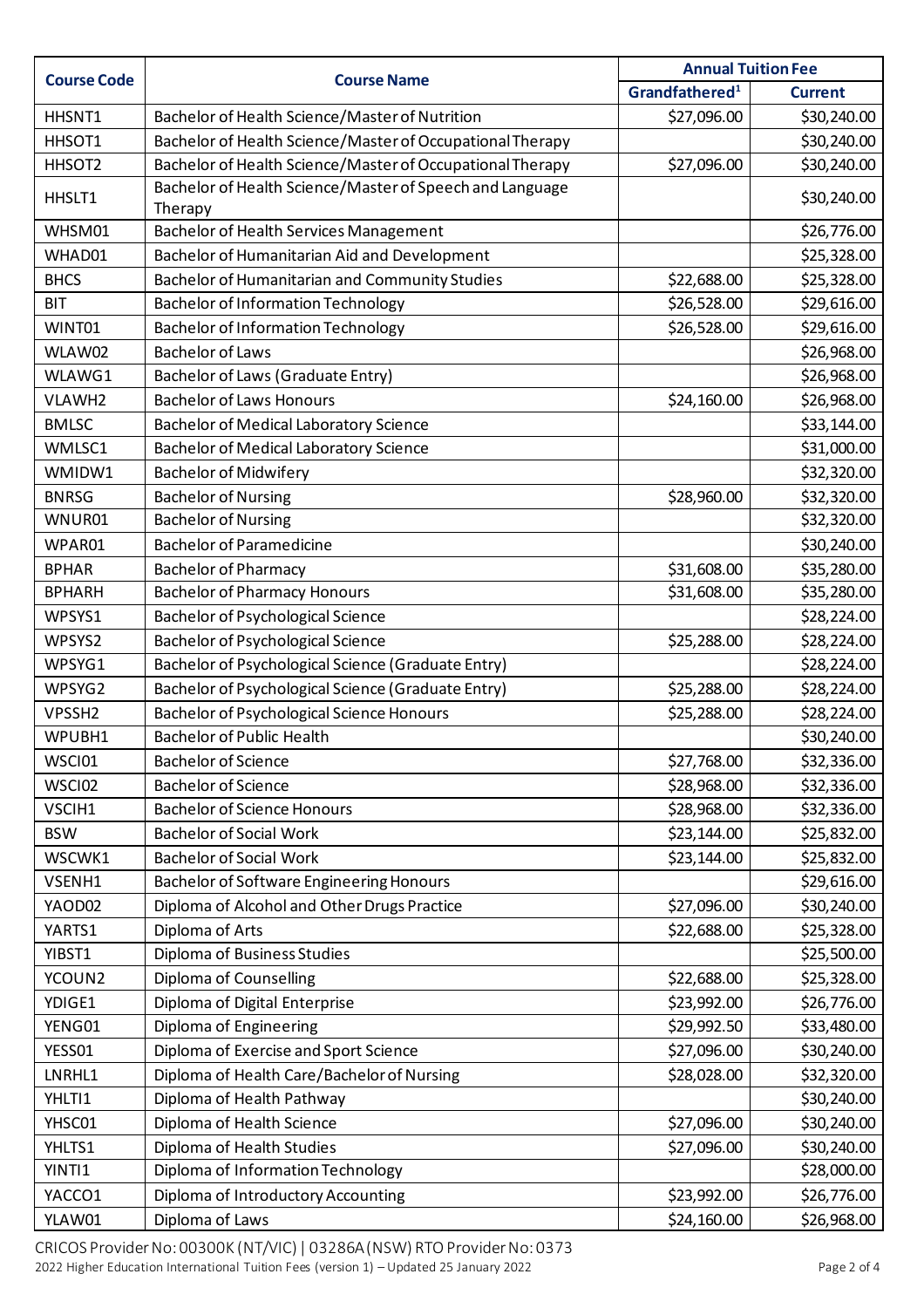| <b>Course Code</b> | <b>Course Name</b>             | <b>Annual Tuition Fee</b>                    |             |
|--------------------|--------------------------------|----------------------------------------------|-------------|
|                    |                                | Grandfathered <sup>1</sup><br><b>Current</b> |             |
| YNENG1             | Diploma of Network Engineering | \$26,528.00                                  | \$29,616.00 |
| YPSY02             | Diploma of Psychology          | \$25,288.00                                  | \$28,224.00 |
| YSCI02             | Diploma of Science             | \$27,768.00                                  | \$31,000.00 |
| YSCCR1             | Diploma of Social Care         |                                              | \$25,832.00 |

## Postgraduate Course

| <b>Course Code</b> | <b>Course Name</b>                                                | <b>Annual Tuition Fee</b>                    |             |
|--------------------|-------------------------------------------------------------------|----------------------------------------------|-------------|
|                    |                                                                   | Grandfathered <sup>2</sup><br><b>Current</b> |             |
| UAEMR1             | Graduate Certificate of Aeromedical Retrieval                     |                                              | \$14,760.00 |
| UAOD01             | Graduate Certificate of Alcohol and Other Drugs Practice          | \$27,768.00                                  | \$31,000.00 |
| UARTS1             | <b>Graduate Certificate of Arts</b>                               | \$14,336.00                                  | \$16,004.00 |
| UBRES1             | <b>Graduate Certificate of Business Research</b>                  | \$14,676.00                                  | \$16,380.00 |
| UIDPC1             | Graduate Certificate of Infectious Disease Prevention and Control | \$13,884.00                                  | \$14,760.00 |
| UMATC1             | Graduate Certificate of Maternal Critical Care                    | \$13,884.00                                  | \$16,425.00 |
| UPUBH1             | <b>Graduate Certificate of Public Health</b>                      | \$13,884.00                                  | \$14,760.00 |
| UEDU01             | Graduate Certificate of Specialist Education                      | \$12,588.00                                  | \$14,052.00 |
| UBASE1             | Graduate Certificate of Sustainable Enterprise                    | \$14,676.00                                  | \$16,380.00 |
| UUTL01             | Graduate Certificate of University Learning and Teaching          | \$12,588.00                                  | \$14,052.00 |
| TDASC1             | Graduate Diploma of Data Science                                  |                                              | \$29,616.00 |
| TEMDM1             | Graduate Diploma of Emergency and Disaster Management             | \$27,768.00                                  | \$31,000.00 |
| THPPR1             | Graduate Diploma of Health Professional Practice                  | \$27,768.00                                  | \$29,520.00 |
| THRES1             | Graduate Diploma of Health Research                               | \$27,768.00                                  | \$29,520.00 |
| TIPD01             | Graduate Diploma of Indigenous Policy Development                 |                                              | \$32,008.00 |
| TPUBH1             | Graduate Diploma of Public Health                                 |                                              | \$29,520.00 |
| TEDU01             | <b>Graduate Diploma of Specialist Education</b>                   | \$25,176.00                                  | \$28,104.00 |
| SAEMR1             | Master of Aeromedical Retrieval                                   | \$27,768.00                                  | \$29,520.00 |
| SSPSC1             | Master of Applied Spatial Science                                 | \$28,336.00                                  | \$31,632.00 |
| SARTS1             | Master of Arts                                                    |                                              | \$32,008.00 |
| SBAD01             | Master of Business Administration                                 | \$29,352.00                                  | \$32,760.00 |
| SBAPP1             | Master of Business Administration (Professional Practice)         | \$29,352.00                                  | \$32,760.00 |
| SBASE1             | Master of Business Administration Sustainable Enterprise          | \$29,352.00                                  | \$32,760.00 |
| SBASL1             | Master of Business Administration Sustainable Leadership          | \$29,352.00                                  | \$32,760.00 |
| SAUD01             | <b>Master of Clinical Audiology</b>                               | \$27,768.00                                  | \$29,520.00 |
| SDASC1             | Master of Data Science                                            |                                              | \$29,616.00 |
| SDASC <sub>2</sub> | Master of Data Science                                            |                                              | \$29,616.00 |
| SDIET1             | <b>Master of Dietetics</b>                                        | \$27,768.00                                  | \$29,520.00 |
| SDLF01             | Master of Digital Learning Futures                                |                                              | \$28,104.00 |
| SEDU01             | Master of Education                                               | \$25,176.00                                  | \$28,104.00 |
| SEDI01             | Master of Education (Global Learning)                             |                                              | \$28,104.00 |
| <b>MEMDM</b>       | Master of Emergency and Disaster Management                       |                                              | \$31,000.00 |
| SEMDM1             | Master of Emergency and Disaster Management                       | \$27,768.00                                  | \$31,000.00 |
| SENG01             | Master of Engineering                                             | \$31,067.50                                  | \$34,680.00 |
| SENGG1             | Master of Engineering                                             | \$31,067.50                                  | \$34,680.00 |
| <b>MEM</b>         | Master of Environmental Management                                | \$28,336.00                                  | \$31,632.00 |
| SENVM1             | Master of Environmental Management                                | \$28,336.00                                  | \$31,632.00 |

<sup>&</sup>lt;sup>2</sup> Grandfathered tuition fees are applicable to students who accepted their course offer prior to 3 December 2018

CRICOS Provider No: 00300K (NT/VIC) | 03286A (NSW) RTO Provider No: 0373

<sup>2022</sup> Higher Education International Tuition Fees (version 1) - Updated 25 January 2022 Page 3 of 4